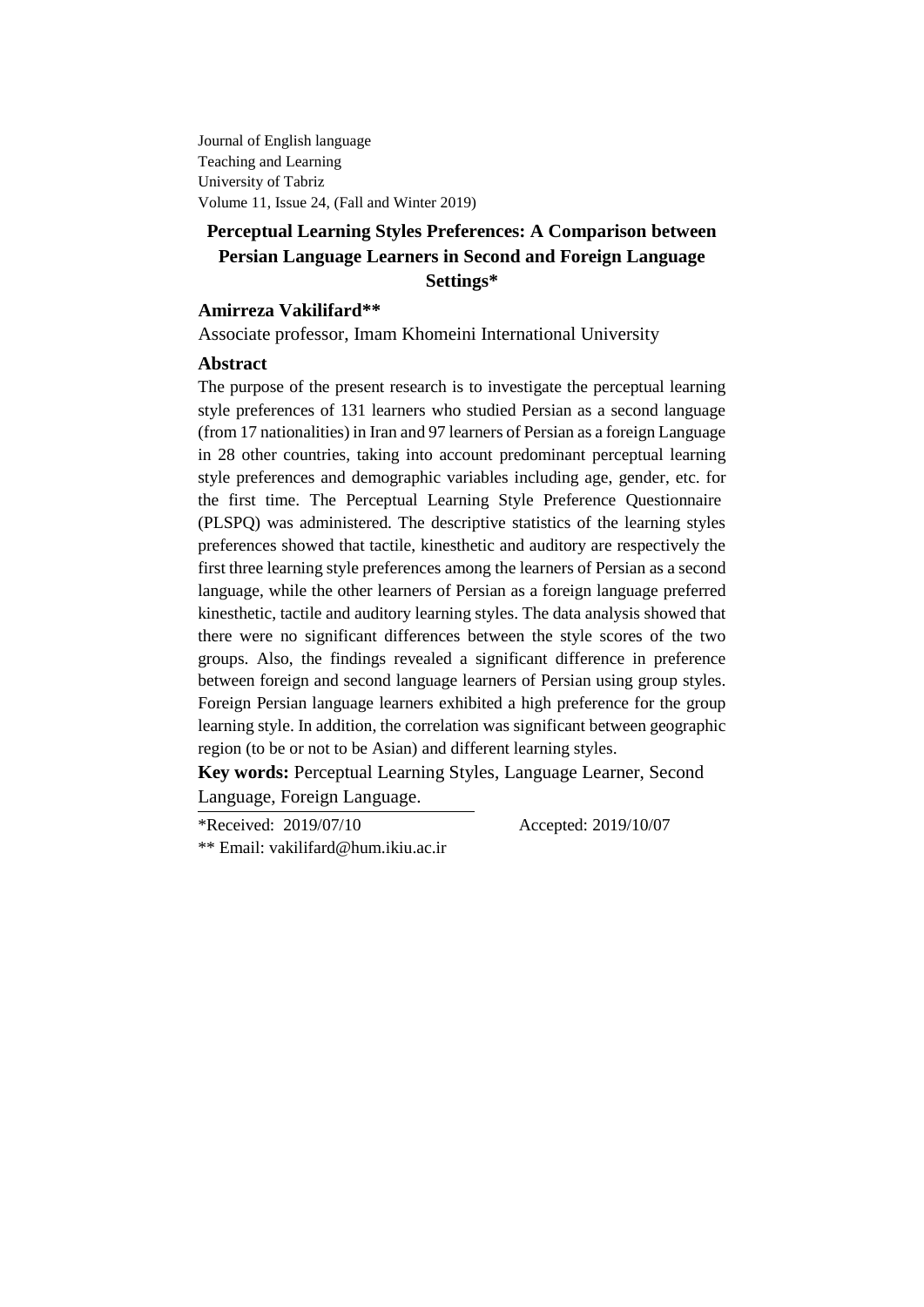#### **Introduction**

Currently the number of second language learners of Persian is increasing both in Iran (as second language) in order to study at Iranian universities and in other countries (as foreign language) studying Persian as a part of their academic curricula. Language learners in Persian language classes differ exceedingly with respect to their ethnicity, age, nationality, cultural background, etc. This variety is the source of different learning style preferences and affects the educational environment of the classrooms. Therefore, it is important, for teachers, to consider various learning styles and varying needs of the Persian language learners more than before.

Many researchers have studied learning style preferences in the past two decades, which indicates the importance of the learning styles and the key role they play in teaching second and foreign languages successfully (Bidabadi & Yamat, 2010). For example, language acquisition speeds vary for different ethnicities and cultural groups. Older learners attempt to find correlation between what they learn and their previous experiences and try to be more independent and autonomous.

Correspondingly, each group prefers a certain learning style and the learning of its members improves significantly when the language instructor employs a compatible teaching style. Some learners make mental images and others merely remember what they experience through feeling or touching during their learning process (Tubic & Glu, 2009). Some learners prefer the lessons to be delivered in the form of lectures and in a step by step manner (analytic and auditory learners) while some learn better when they are allowed to extract information in a holistic manner from graphs and charts (global or visual learners) (Frisby, 1993).

Therefore, it seems that no two students learn anything the same way, just as no two teachers teach the same way too. The result of teaching students with the same teaching style is a learning gap that will probably be observed between learners from different educational and cultural backgrounds, even though they speak the same language.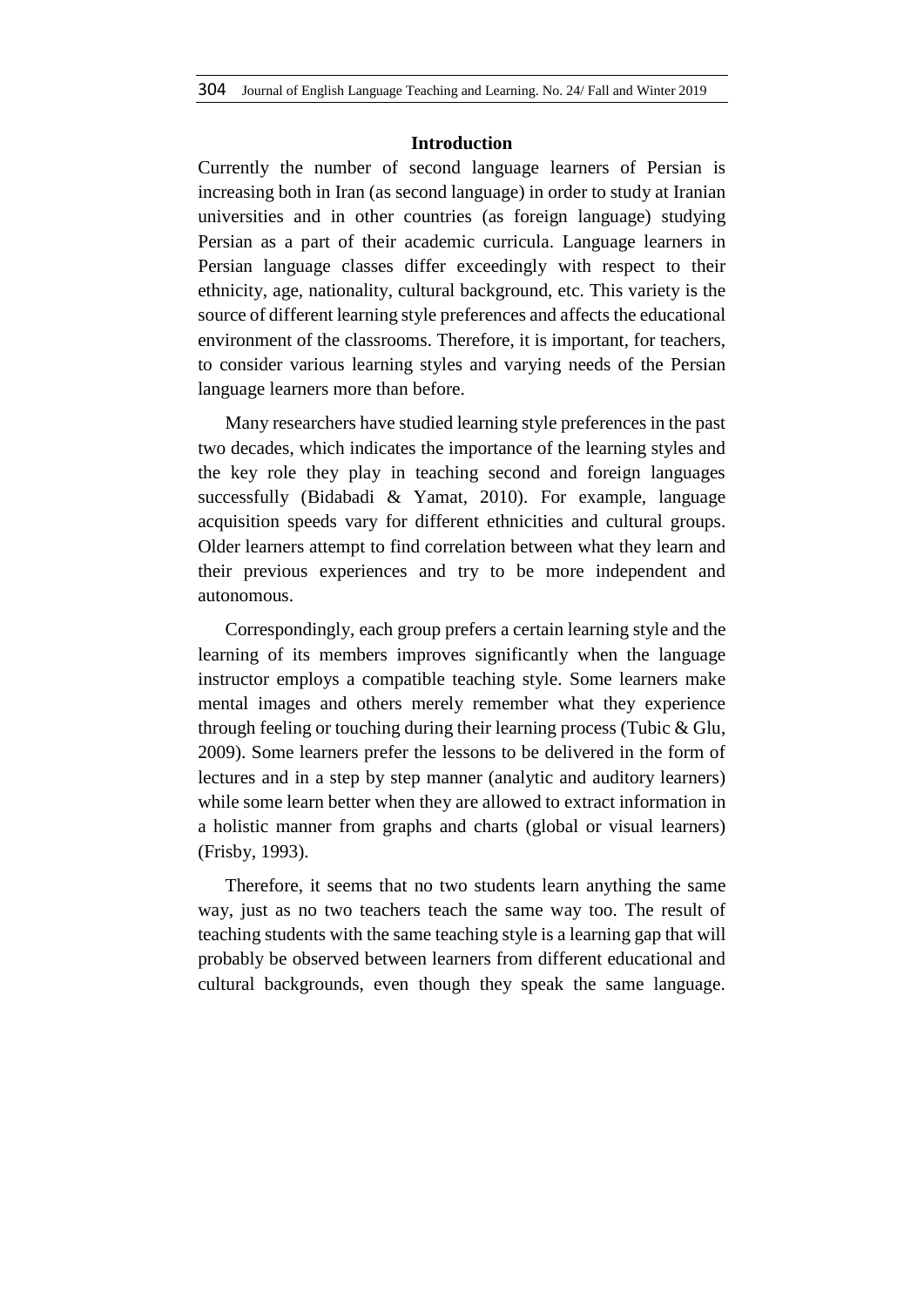Cohen and Macarou (2007) believe that in an ideal environment, language instructors should know about their students' learning style preferences. This knowledge enables them to help the students learn the target language more easily and rapidly.

In this study, the researcher first defines the different Perceptual learning style preferences, next he presents the data collected from the Reid's Perceptual Learning Style Preference Questionnaires (PLSPQ) administered to non-Iranian language learners. Then the results, based on research questions are explored and explained, for each group to reach a conclusion.

#### **Theoretical Framework**

Learning styles are discussed in educational psychology studies extensively, but they are particularly discussed in details in the language learning contexts. Studies conducted by Coffield and his colleagues (2004) show that dozens of models are Proposed for learning styles preferences. Although, some degree of overlap is seen among these models, the main differences between them originate from the various attributes which the designers and their advocates find essential as individual differences and what they believe is vital for educational progress.

For example, some models are concerned about one of the following qualities: environmental (e.g. temperature and sound), emotional (e.g. motivation and persistence), sociological (e.g., working alone or with others), and physical traits (e.g., time of day and need for mobility). Some of the models consider the perceptual dimensions (concrete or abstract) while others pay attention to ordering (sequential or random). Some of the learning styles preferences are defined in term of the two independent dimensions of cognitive organizing (holistic or analytic) and mental representation (verbal or imagery). The existence of these various models and different views of what forms learning styles makes it rather difficult to reach a cohesive definition (Coffield, et al., 2004). Since it is nearly impossible to discuss all of the models here, a simple definition of the learning styles preferences and a model that is used in our survey, are presented.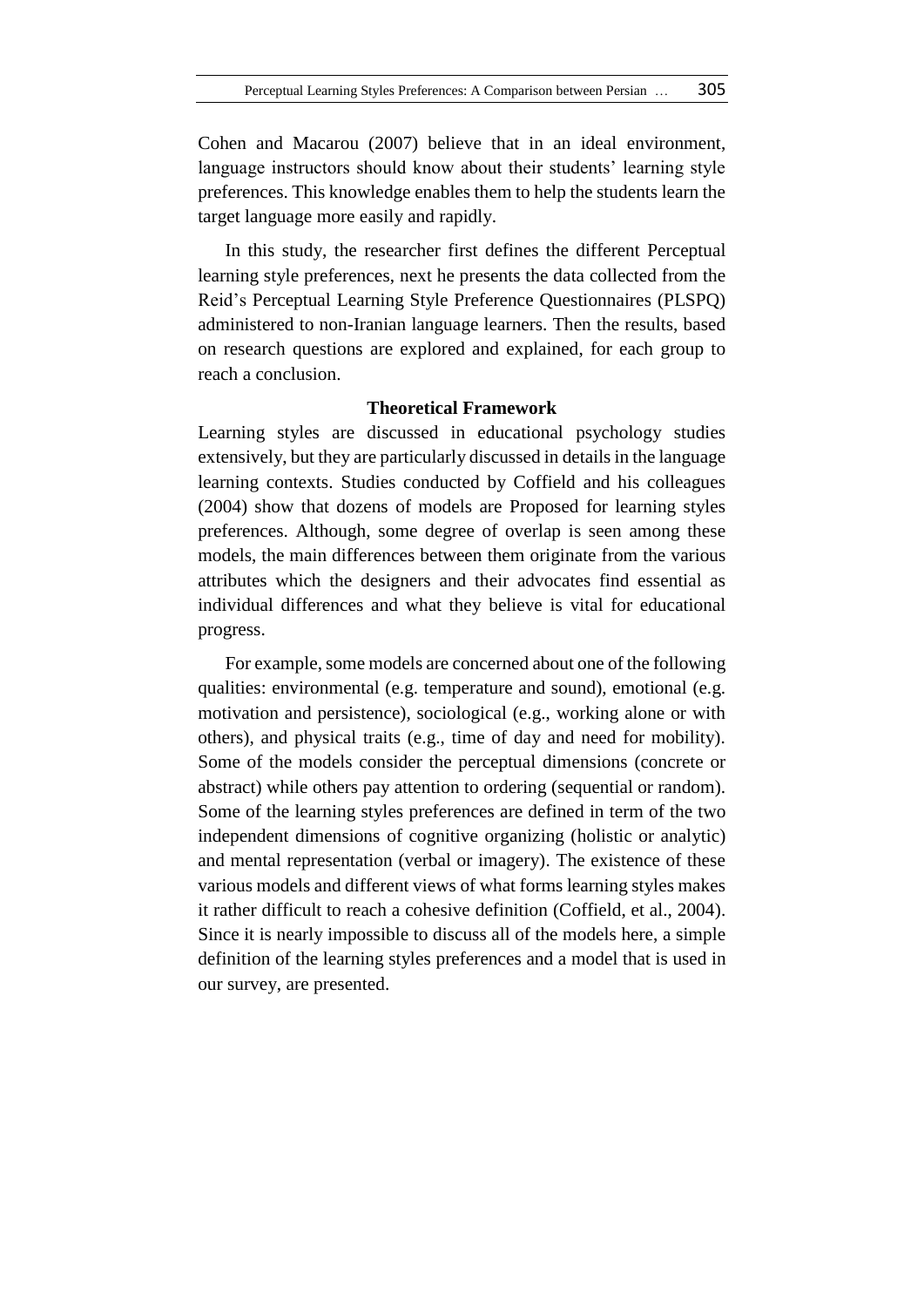A learning style preference is the person's internal characteristic which cannot be observed and the language learner opts them to perceive and process the information unconsciously (Reid, 1998). Learning style preferences indicate the ways that individuals select to learn and originate from the personality variables including socialcultural backgrounds, psychological and cognitive characteristics and previous educational experiences. Celcia-Murcia (2001) defines learning styles as the general approaches that learners use in acquiring a new language. MacKracher (2004) defines learning style preferences as "the characteristic cognitive, affective, social, and physiological behaviors that serve as relatively stable indicators of how learners perceive, interact with, and respond to the learning environment." (p. 71)

Reid (1995) divides the learning style preferences into two major categories: cognitive and sensory. The sensory learning style preferences consist of three groups including personality, environmental and perceptual. This survey focuses on the last group. Reid believes that sensory/ perceptual learning styles are the main learning style in the field of second and foreign languages learning. They are related to the physical environment in which the learning takes place and are related to using senses to perceive data.

Reid (1995) divides perceptual learning styles into visual, auditory, kinesthetic, tactile, group and individual styles:

- Visual Language learners often use books, classroom boards and displays better than others and just memorize vocabularies. They don't need oral explanation as much as others and should write down oral information in order to be able to memorize them.
- Auditory Language learners learn through hearing the vocabularies in conversations and need oral explanation. Since they learn better by listening to educational tapes and radio and watching television, they may develop their speaking proficiency faster than others.

They whisper or read out loud the new lessons and are used to studying while listening to a light music. They prefer to hear the lessons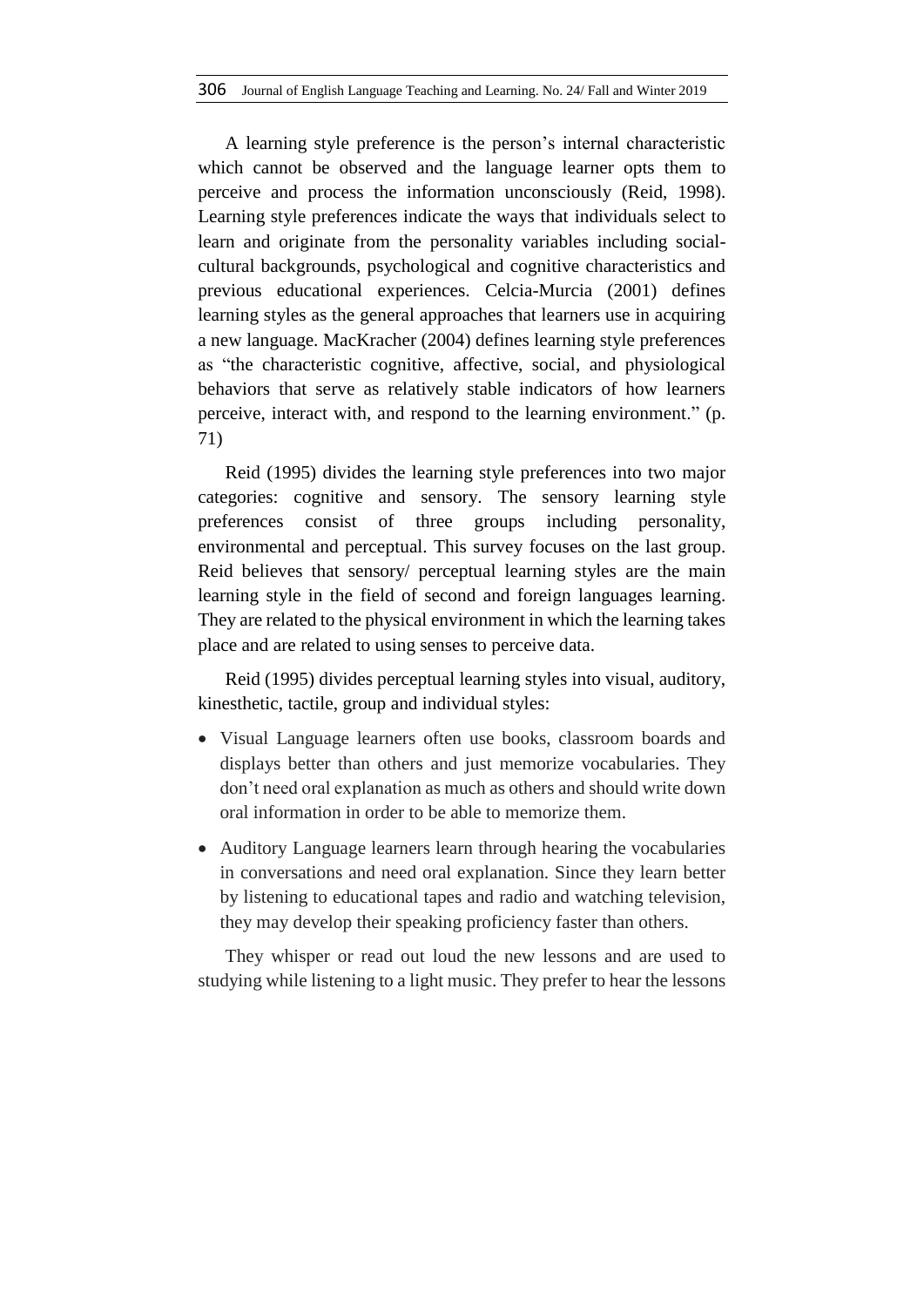from someone else rather than reading it themselves. They benefit most from classroom conversations, talking to the language instructor, teaching others and converting written texts to audio texts.

- Kinesthetic learners often need some form of physical activity in order to learn more efficiently. Sitting in a classroom is difficult for most of them and it is helpful for them to take notes, reading the lessons while walking accompanied by body motions. Cassidy, Kreitner and Kreitner (2010) believe that this group of language learners needs activities which require their complete participation and involvement including doing a research, performing in a play, designing and etc.
- Tactile Language learners learn more successfully when they are given the opportunity to experience and conduct a physical activity, e.g. experimenting at a laboratory, moving and making models, touching and working with different materials. Also, writing notes and reports of their classroom activities help them to understand the new information considerably.
- For language learners who have group learning style preference, it is easier when they study with at least one other student. These language learners give value to group and classroom work and interacting with others.
- Language learners with individual learning style preference learn more effectively when they work alone and by themselves.

Ehrman (1996) believes that language learning style preferences are not dichotomous (black or white, present or absent). Learning style preferences form a continuum and they may cross each other's borders. For example, one can be more extrovert than introvert or may prefer visual style as much as auditory style and only a little more than kinesthetic and tactile styles. It is not common to have all or none of the style preferences.

### **Review of Literature**

One of the oldest questions of the educational researchers is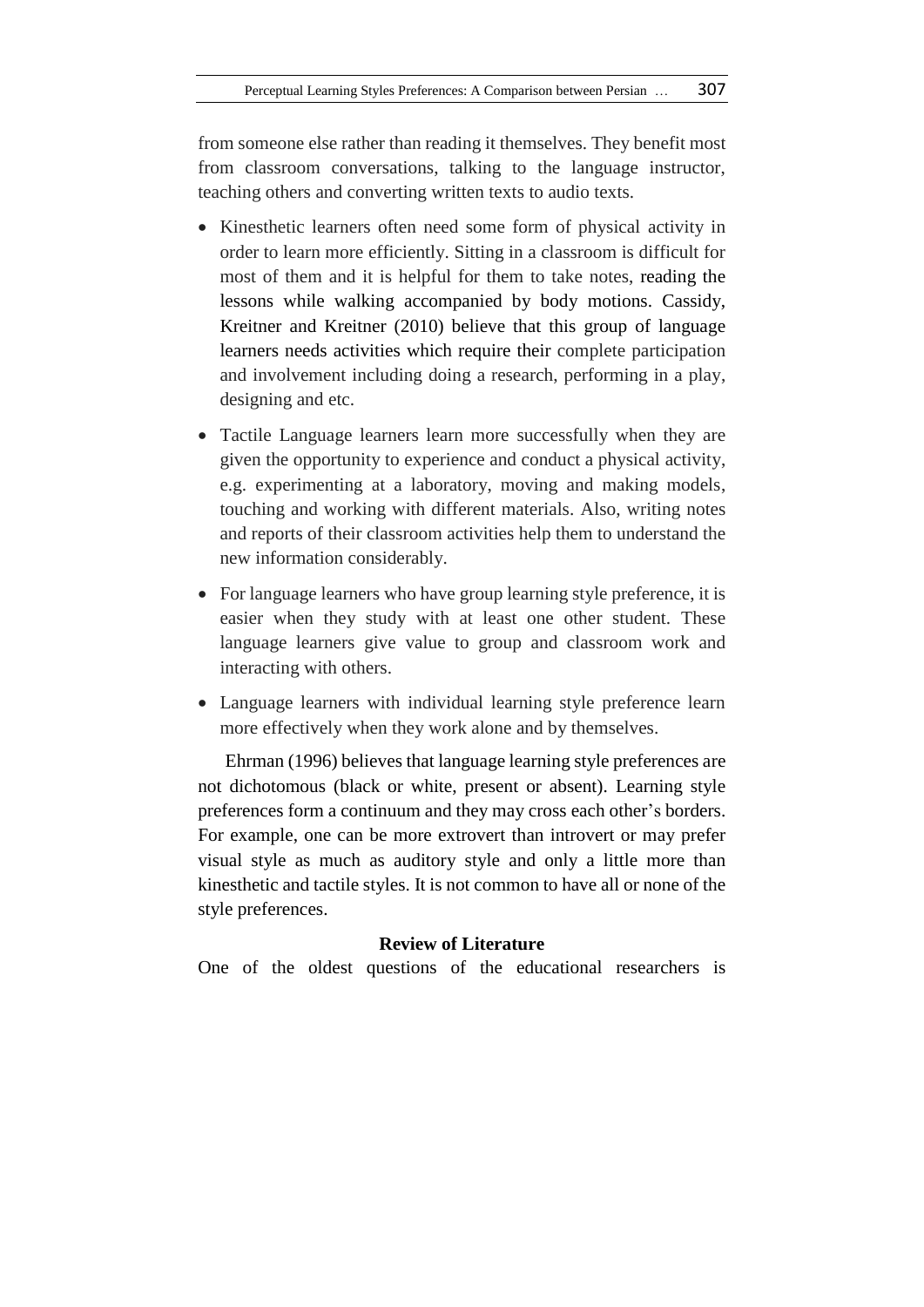investigation of the effect of the individual differences on learning a language. There are several studies about different languages which are reviewed briefly.

#### **Profile in second language**

The result of a comparative study on college language learners' English course conducted by Reid (1987) showed that there are considerable cultural differences in perceptual language learning style between Korean, Chinese, Japanese, Malaysian, Arab and Spanish students. According to this study, students preferred perceptual kinesthetic and tactile learning styles intensely and most of them responded to group learning style negatively.

Reid also found out that those students who had stayed more than three years in the United States, opted auditory learning style much more than the students who had stayed less than that time. The mean scores of the learning styles preferences of native speakers and those of whom that had lived longer in the United States were the same.

In addition, visual learning style preference is a considerably higher priority for Korean students compared to American and Japanese students. Chinese and Arab students also pick a visual learning style. Japanese students prefer auditory learning style less than all other groups of students, meaningfully, and less than American students. Auditory learning style preference is the first priority among Chinese and Arab students. English speakers prefer group work less than others, meaningfully, and less than Malay speakers. Reid's findings have significant influence on teaching English as the second language at college level.

Park (1997) compared learning styles preferences of Chinese, Philippines, Korean, Vietnamese and English high school students and found that visual learning style preference was observed among Chinese, Korean and Philippines students more frequently than English students. He/she, also, found that Chinese, Korean and English students disfavored group learning style while it is the most frequent style among Vietnamese students and is considered a subsidiary priority for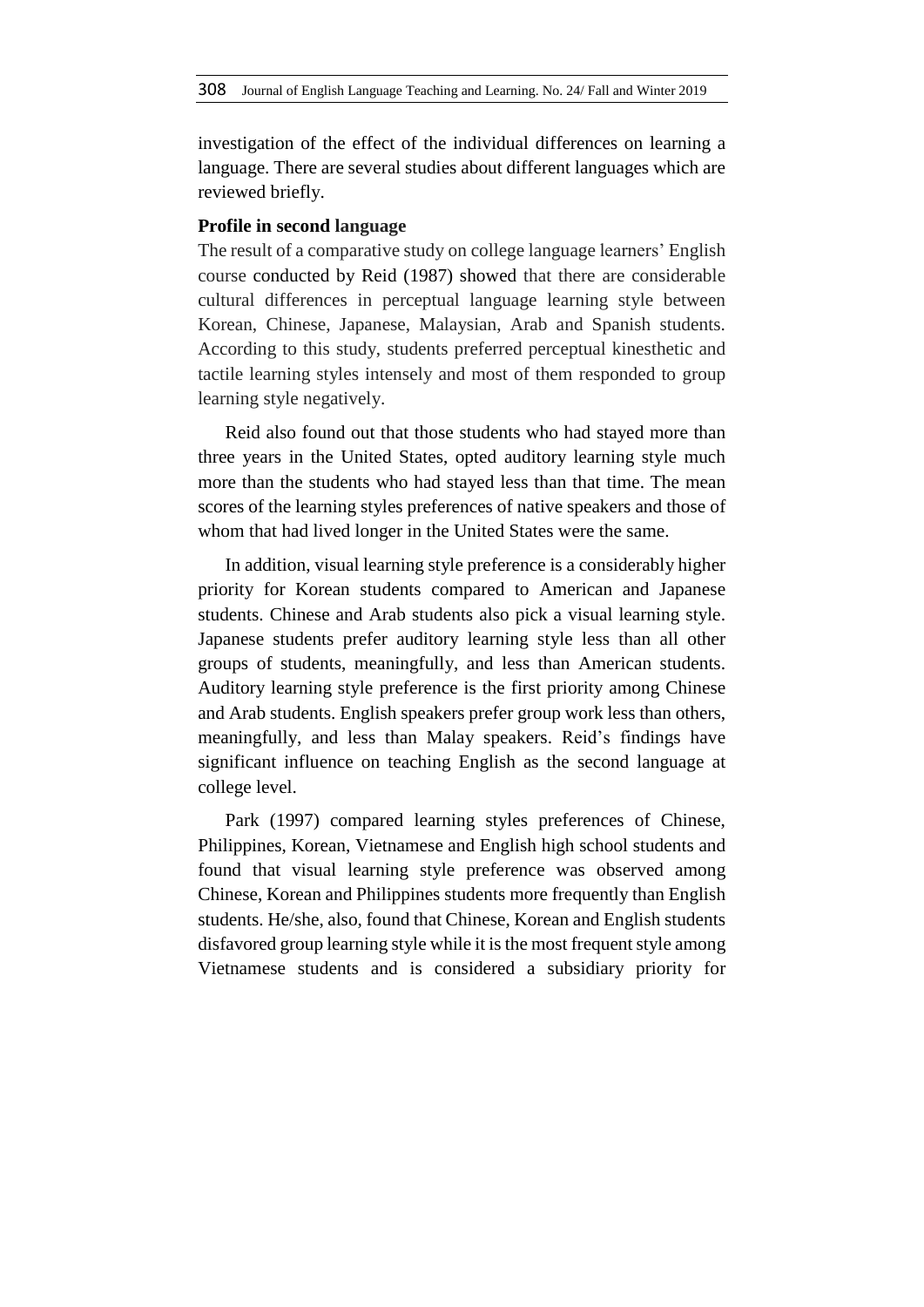Philippines students.

Park (2002) conducted another study to investigate learning style profiles of Armenian, Hong Kong, Korean, Vietnamese and Mexican language learners considering their gender, language level and the duration of their stay in the United State, using Reid Questionnaire. This study confirmed Park's previous finding (1997) and showed that there were quite significant relations between ethnicity and learning level and between language level and learning style preferences. Multiple comparisons of means tests showed that language learners at intermediate levels preferred auditory learning style better than language learners at basic levels. Moreover, language learners of intermediate and advanced levels gave a considerably high priority to individual learning style preference. Finally, the same as previous finding, all tested subjects at undergraduate university-levels preferred kinesthetic and tactile learning styles. However the visual learning style was either major or minor preferences of all of the groups.

Abu-Asba, Azman and Mustafa (2012) investigated about perceptual learning style preferences of 179 Yemeni students of Sciences at Sana'a University in order to improve their learning. They based their survey on Reid's learning styles classification and collected the necessary data by questionnaires, interviews and classroom observation. The Results showed that the tactile and kinesthetic styles were the most prevalent styles and the auditory style was the third priority.

### **Profile in foreign language**

Hyland (1993) studied predominant learning style preferences of 405 (182 male and 223 female) Japanese students at undergraduate level. The students were from 8 Japanese universities and 1 New Zealander College who studied English as foreign language. The results indicated that the Japanese students appear to have no strong learning style preferences. However they showed little interest in tactile, kinesthetic and auditory learning styles. Hyland believes that if the instructors of the Japanese students were native English speakers, the students did not intend to change their learning style preferences.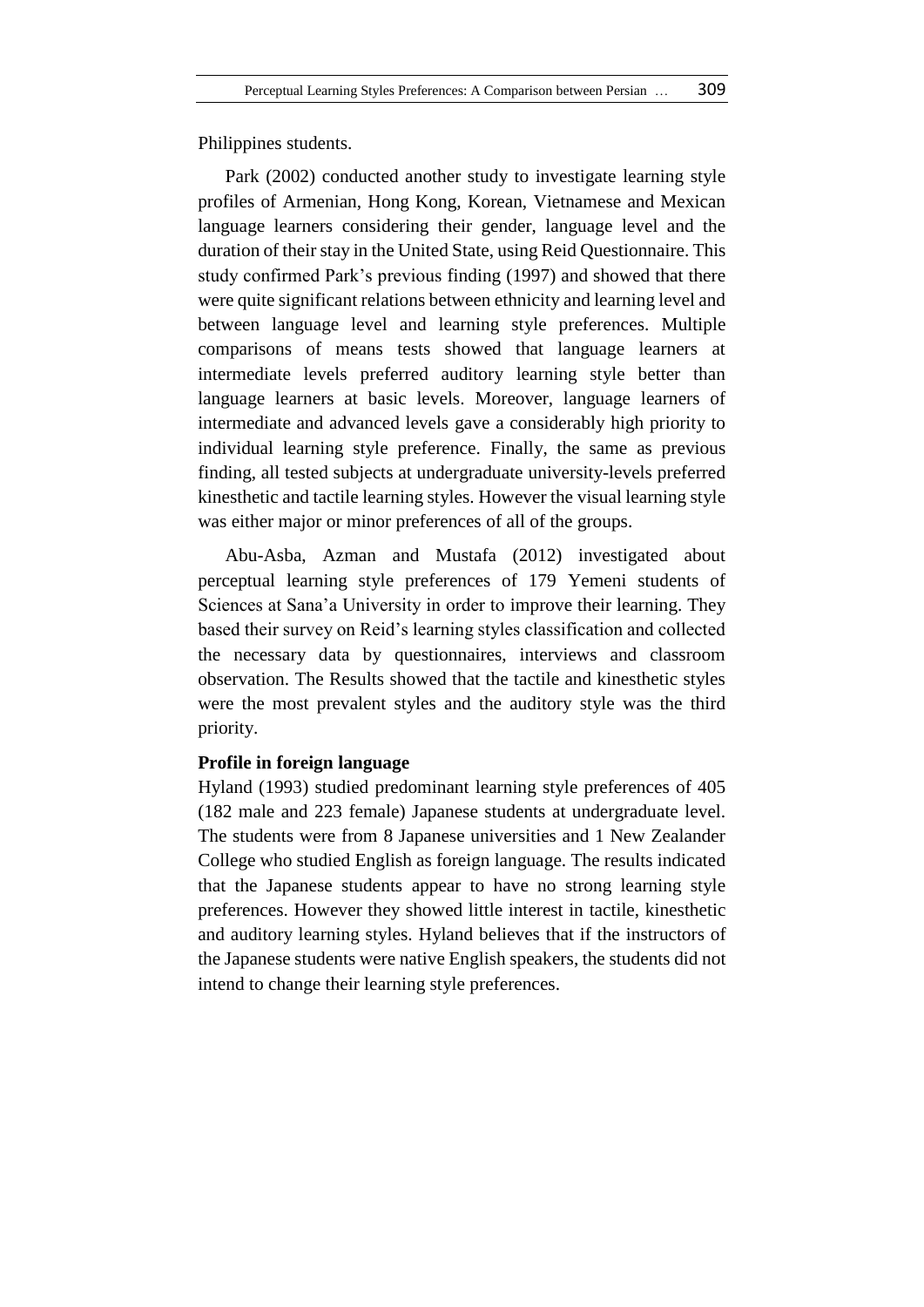Peacock (2001) studied learning style preferences of 206 students of English as foreign language at Hong Kong University by using Reid's questionnaires and interviews. He, also, modified the Reid's questionnaire (1987) by adding a self-declaring section and used it to investigate teaching styles of 46 language instructors of the University, as well. The results showed that students preferred kinesthetic and auditory style preferences and disfavored group and individual learning styles. However, the instructors preferred Kinesthetic, group and auditory teaching styles and disfavored tactile and individual teaching styles. The finding, also, showed that students with group learning style preferences had weaker English proficiency.

Although learning style preferences are essential in adequate learning and effective teaching, reviewing the studies about students' and language learners' learning styles preferences shows that there has been no research or survey about learning Persian language as second or foreign language.

In addition, while the number of nationalities of language learners in other studies has been limited, in the present survey, the data has been collected from Persian language learners from numerous countries. The researcher also, considered the effect of levels of education (graduate and undergraduate degrees) for the first time. Therefore, the following five research questions are addressed in this study:

#### **Research Questions**

- 1. Which perceptual learning styles do non-Iranians learning Persian language in Iran as asecond language (PSL), favor more frequently?
- 2. Which perceptual learning styles do non-Iranian learning Persian language in other countries as a foreign language (PFL) favor more frequently?
- 3. Is there a significant difference between perceptual learning styles of Persian as a second language (PSL) learners group and Persian as a foreign language (PFL) learners group?
- 4. Is there a significant difference between the preferences of Persian as a second language (PSL) learners group and Persian as a foreign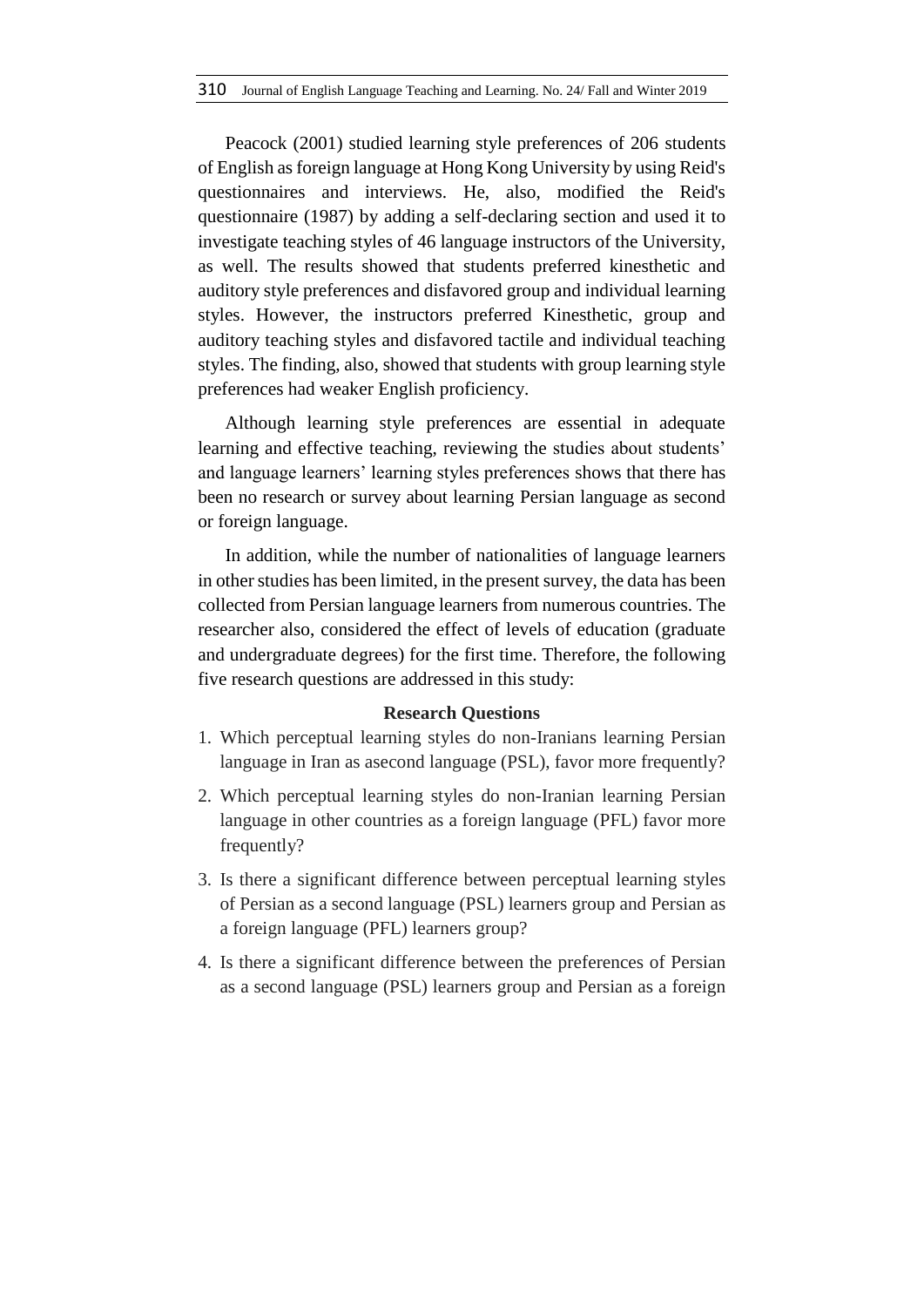language (PFL) learners group?

5. How the two groups (second or foreign language) and demographic variables (gender, levels of education, geographic region and age) interact and affect learning style preferences?

### **Method**

In the present survey, Reid's perceptual learning style preferences questionnaire (PLSPQ) (Reid, 1987) is administrated, which is designed and validated to determine the perceptual learning style preferences of both native and non-native speakers. According to DeCapua and Wintergerst (2004), it was the most widely used learning styles instrument for non-native speakers of English.

This questionnaire contains totally 30 questions including 5 questions for each of 6 six categories of learning styles. It assesses the preferred styles of the learners, using their four perceptual preferences: visual, auditory, kinesthetic, and tactile, and two social preferences: group and individual. Language learners scored the questions by the Likert scale with five options from "Strongly agree" (score 5) to "Strongly disagree" (score. 1).

In this questionnaire, questions no. 6, 10, 12, 24 and 29 indicate visual learning style preference, no. 22, 14, 16, 22 and 25 indicate tactile learning style preference, no. 1, 7, 9, 17 and 20 indicate auditory learning style preference, no. 3, 4, 5, 21 and 23 indicate group learning style preference, no. 13, 18, 27, 28 and 30 indicate individual learning style preference and no. 2, 8, 15, 19 and 26 indicate kinesthetic learning style preference.

Learning style preference of each language learner is determined based on their mean scores for each learning style preference as follows: a mean score between 38-50 shows that the language learner prefers one or more learning style preference(s); a mean score between 25-37 shows that the language learner is interested a little in the 6 major learning style preferences but this has no impact on their learning; a mean score between 0-24 shows that the language learner has no interest in any of the learning style preferences and this has influenced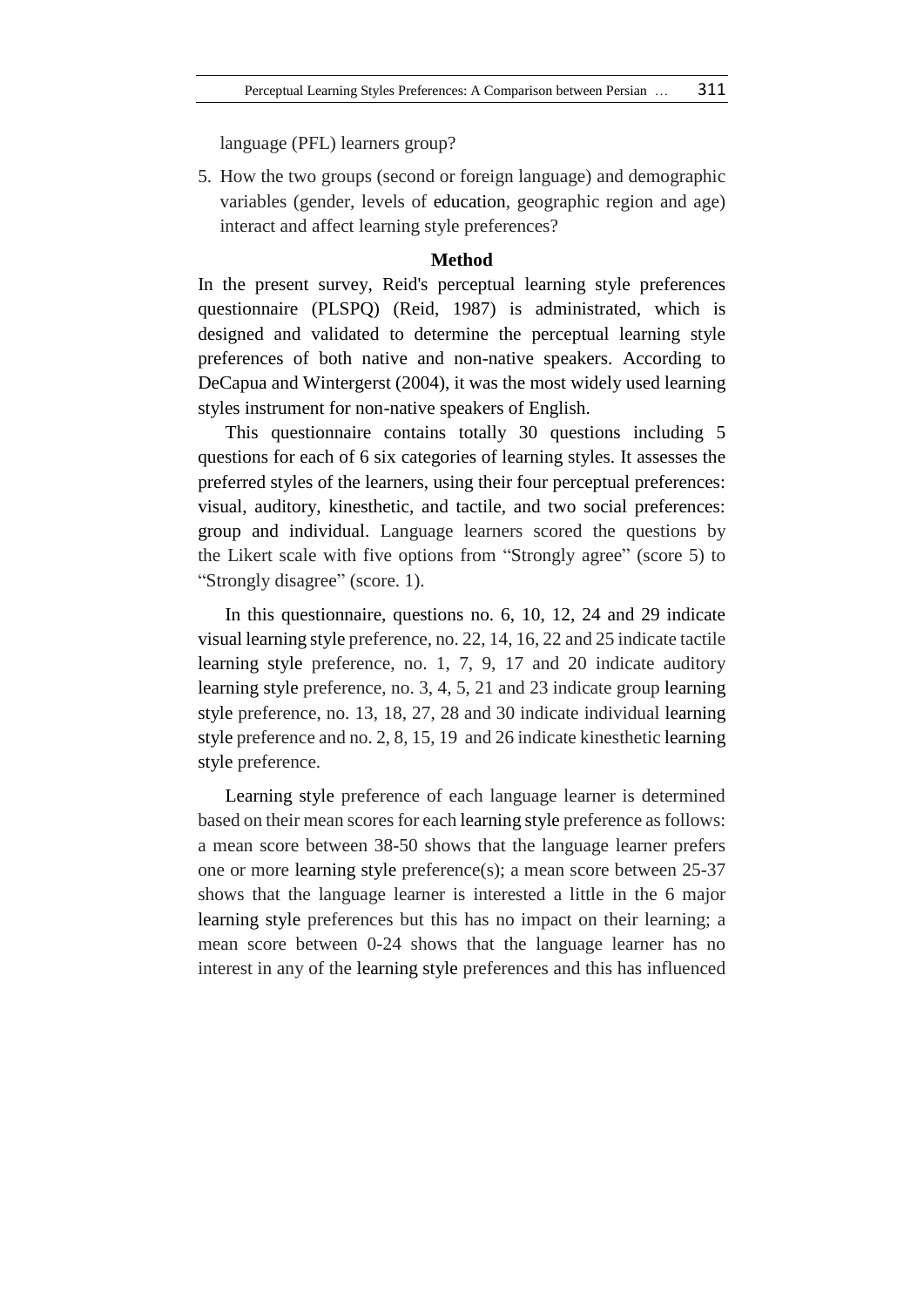their learning negatively.

### **Participants**

A total number of 228 Persian language learners participated in this study, chosen by random cluster sampling from advanced Persian language courses. 131 learners from 17 countries were studying Persian as a second language in Iran and 97 learners were studying Persian as a foreign language in 28 other countries. The learners in Iran were chosen randomly from Persian classes of Imam Khomeini International University and non-Iranians who learnt Persian language in other countries as a foreign language were selected from among the participants of the "81<sup>st</sup> Persian Language Refresher Course", held in Qazvin in the summer of 2014 for a period of 4 weeks. The researcher provided instructions on how to complete the questionnaire. To obtain the reliability of the data, these groups of participants were informed that there was no right or wrong answer, and the questionnaire was only for the research purposes.

## **Research instrument**

In this survey research, Reid's perceptual learning style preferences questionnaire (Reid, 1987) was translated into Persian and modified for non-Iranian Persian learners. Then the reliability and validity of the Persian questionnaire was evaluated. It was processed by SPSS computer software. The questionnaire was also tested beforehand and the reliability coefficient for the Cronbach's alpha was calculated 0.72. After Persian language learners answered the questions, the answers were coded and then the data was processed by SPSS software and statistical tests.

## **Presentation of data**

The collected data was coded and processed and analyzed by statistical computer software SPSS. In order to examine the normality of variables, we used the Kolmogorov–Smirnov test. For comparing scores of the perceptual learning styles preferences of the two groups (second and foreign language), if the data was normal, the researcher used the independent T test, and if it was not normal, we applied Mann-Whitney test. To compare priorities of the learning styles in the two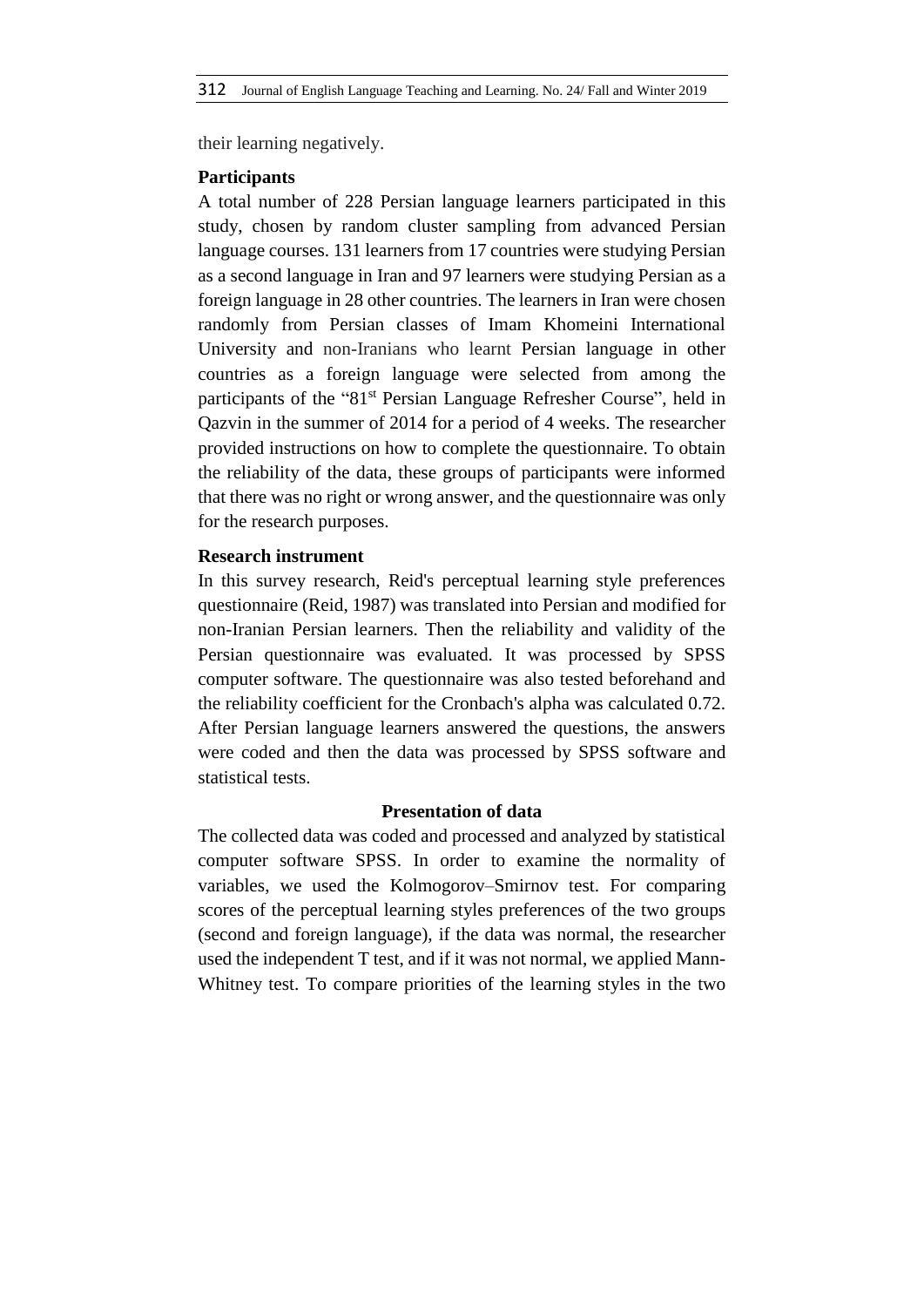groups of second and foreign language, we used Chi-square test. Finally, the researcher used two-way ANOVA test to compare scores of different learning styles preferences with respects to demographic variables (i.e. gender, age, levels of education and geographic region) of the two groups of second and foreign language learners.

### **1. Profile of perceptual learning style preferences of PSL group**

The summary of perceptual learning style priorities is depicted in table 1 for Persian as a second language group. The results of descriptive statistics indicate that tactile learning style with % 67.2, kinesthetic learning style with % 62.6 and auditory learning style with 56.5 are first, second and third preferences of learners in Persian as a second language respectively.

| priority          | major  |         | minor  |         | negative         |         |
|-------------------|--------|---------|--------|---------|------------------|---------|
| learning<br>style | number | percent | number | percent | number           | percent |
| visual            | 60     | 45.8    | 66     | 50.4    | 5                | 3.8     |
| tactile           | 88     | 67.2    | 42     | 32.1    |                  | 0.8     |
| auditory          | 74     | 65.5    | 57     | 43.5    | $\overline{0}$ . | 0.0     |
| group             | 42     | 32.1    | 81     | 61.8    | 8                | 6.1     |
| kinesthetic       | 82     | 62.6    | 48     | 36.6    |                  | 0.8     |
| individual        | 44     | 33.6    | 77     | 58.8    | 10               | 7.6     |

Table 1. Frequency distribution of perceptual learning styles preferences in PSL group

# **2. Profile of perceptual learning style preferences of PFL group**

The summary of learning style preferences is depicted in table 2 for Persian as a foreign language group. The statistical description of the priorities indicates that kinesthetic learning style with % 60.9, tactile learning style with % 60.9 and auditory learning style with % 59.8 are first, second and third main preferences of learners in Persian as a second language respectively.

Table 2. Frequency distribution of perceptual learning styles preferences in PFL group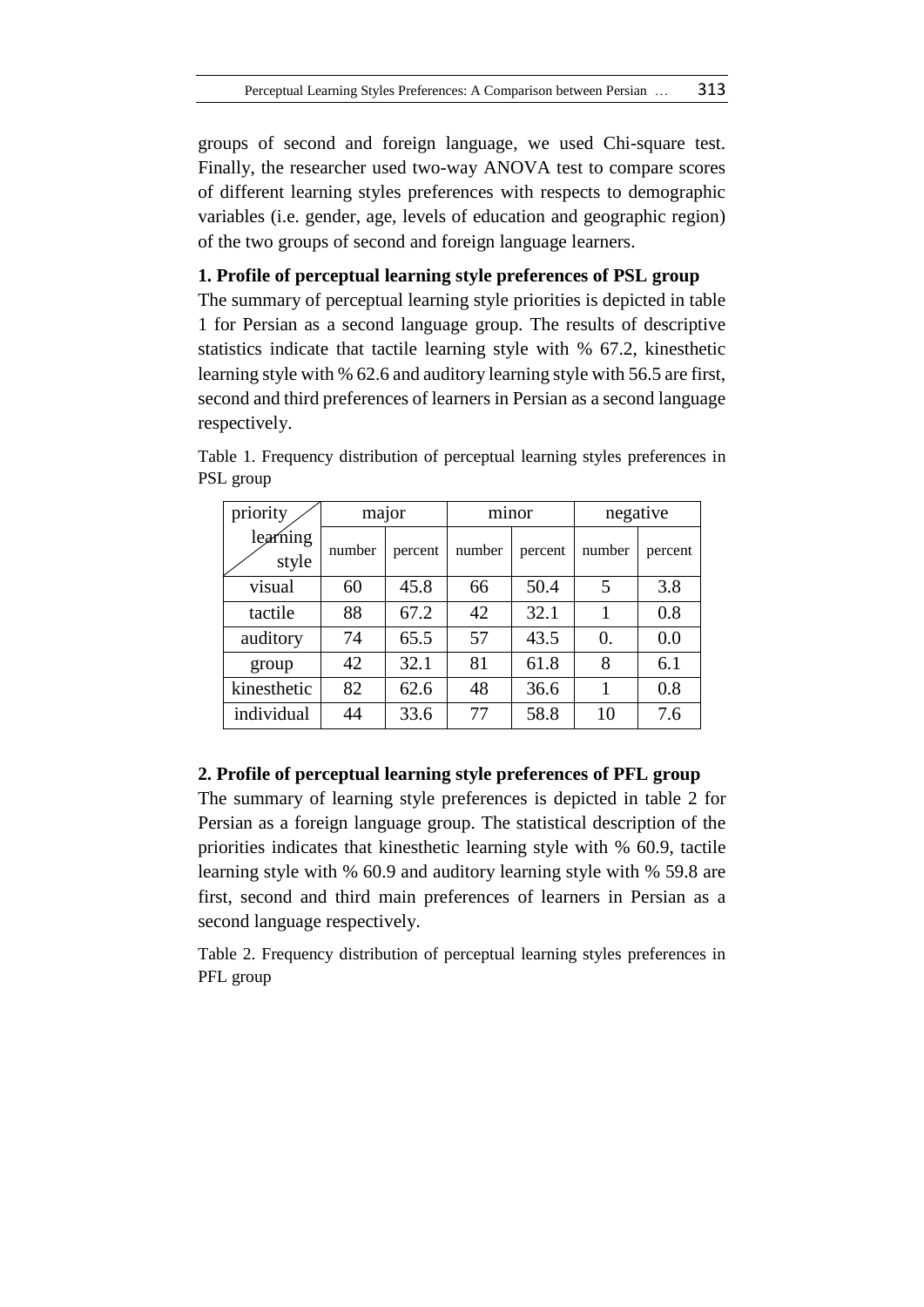|  |  |  |  |  | 314 Journal of English Language Teaching and Learning. No. 24/ Fall and Winter 2019 |
|--|--|--|--|--|-------------------------------------------------------------------------------------|
|--|--|--|--|--|-------------------------------------------------------------------------------------|

| priority          | major  |         | minor  |         | negative       |         |
|-------------------|--------|---------|--------|---------|----------------|---------|
| learning<br>style | number | percent | number | percent | number         | Percent |
| tactile           | 41     | 42.3    | 53     | 54.6    | 3              | 3.1     |
| visual            | 59     | 60.9    | 36     | 37.0    | $\overline{2}$ | 2.1     |
| auditory          | 58     | 59.8    | 37     | 38.1    | $\overline{2}$ | 2.1     |
| group             | 46     | 47.4    | 44     | 45.4    | 7              | 7.2     |
| kinesthetic       | 59     | 60.9    | 37     | 38.1    |                | 1.0     |
| individual        | 37     | 38.1    | 49     | 50.5    | 11             | 11.4    |

Below we compare perceptual learning style preferences of Persian as a second language group and Persian as a foreign language group using appropriate statistical tests.

# **3. Comparing scores of perceptual learning styles preferences of PSL group and PFL group**

In order to be able to use variable tests such as independent T teat, normality of quantitative variables should be tested by Kolmogorov– Smirnov test. The result showed that variables of scores of (visual, tactile, auditory, kinesthetic and individual) styles preferences for the two groups of Persian as a second language and Persian as a foreign language had normal distributions. However, the score variable distribution of group learning style was not normal for Persian as a foreign language group. Therefore, to examine the main hypothesis, we used independent T test (for normally distributed variables) and Mann-Whitney test (for non- normally distributed variables).

The summary of the results of scores of independent T test for scores of (visual, tactile, auditory, kinesthetic and individual) styles and Mann-Whitney test for scores of group style is depicted in table 3.

Table 3. Comparing scores of different learning style preferences of PSL group and PFL group

| variable | standard deviation<br>mean<br>group |        | test  |                 |       |
|----------|-------------------------------------|--------|-------|-----------------|-------|
|          |                                     |        |       | statistic value |       |
| Visual   | PSL                                 | 36.335 | 5.497 | 0.276           | 0.783 |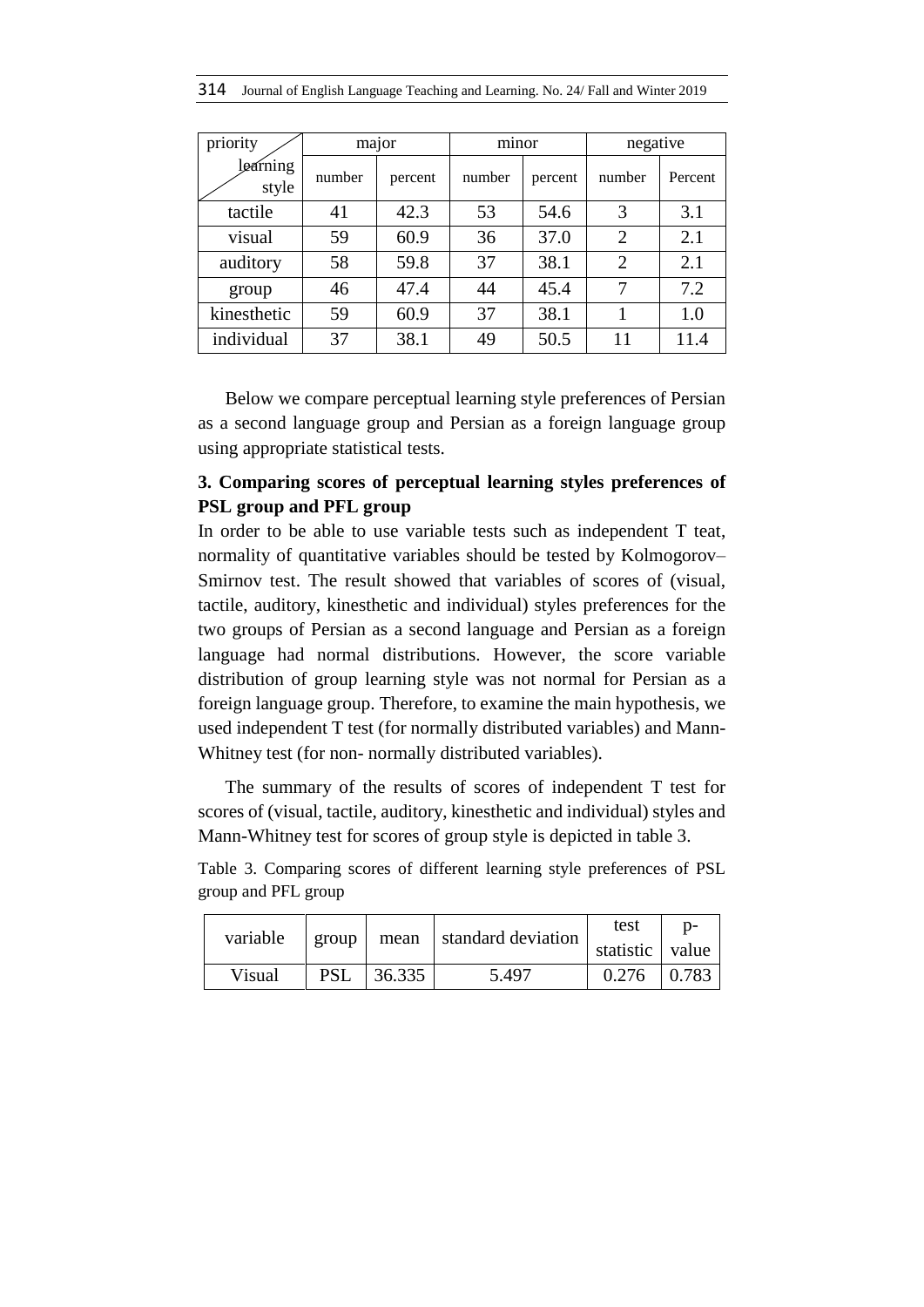| style score | <b>PFL</b> | 36.123 | 6.033 |       |       |
|-------------|------------|--------|-------|-------|-------|
| Tactile     | <b>PSL</b> | 39.145 | 5.291 | 1.015 | 0.311 |
| style score | <b>PFL</b> | 38.350 | 6.512 |       |       |
| Auditory    | <b>PSL</b> | 37.908 | 5.143 | 1.407 | 0.161 |
| style score | <b>PFL</b> | 39.010 | 6.318 |       |       |
| Group       | <b>PSL</b> | 34.793 | 9.702 | 1.685 | 0.092 |
| style score | <b>PFL</b> | 35.773 | 8.280 |       |       |
| Kinesthetic | <b>PSL</b> | 38.793 | 5.404 | 0.173 | 0.862 |
| style score | <b>PFL</b> | 38.927 | 6.218 |       |       |
| Individual  | <b>PSL</b> | 34.091 | 6.101 | 0.078 | 0.940 |
| style score | <b>PFL</b> | 34.020 | 7.460 |       |       |

As one can see, tests are not significant at the 0.05 level (pvalue<0.05), i.e. there is no significant difference between scores of (visual, tactile, auditory, group, kinesthetic and individual) learning styles in the two groups of Persian as a second language and Persian as a foreign language.

# **6. Comparing priorities of learning styles of PSL group and PFL group**

The researcher used Chi-square test to compare learning styles priorities for Persian as second language group and Persian as foreign language group.

The summary of the results of scores of Chi-square test for comparing frequency distribution of visual, tactile and auditory learning styles for Persian as second language group and Persian as foreign language group is depicted in table 4.

As one can see, this is not significant (p-value $<0.05$ ), i.e. there is no significant difference between these styles priorities in the two groups of Persian as a second language and Persian as a foreign language.

**Table 4. Comparing frequency distribution of visual, tactile and auditory learning style priorities for PSL group and PFL group**

| priority | major | mınor | negative |
|----------|-------|-------|----------|
| group    |       |       |          |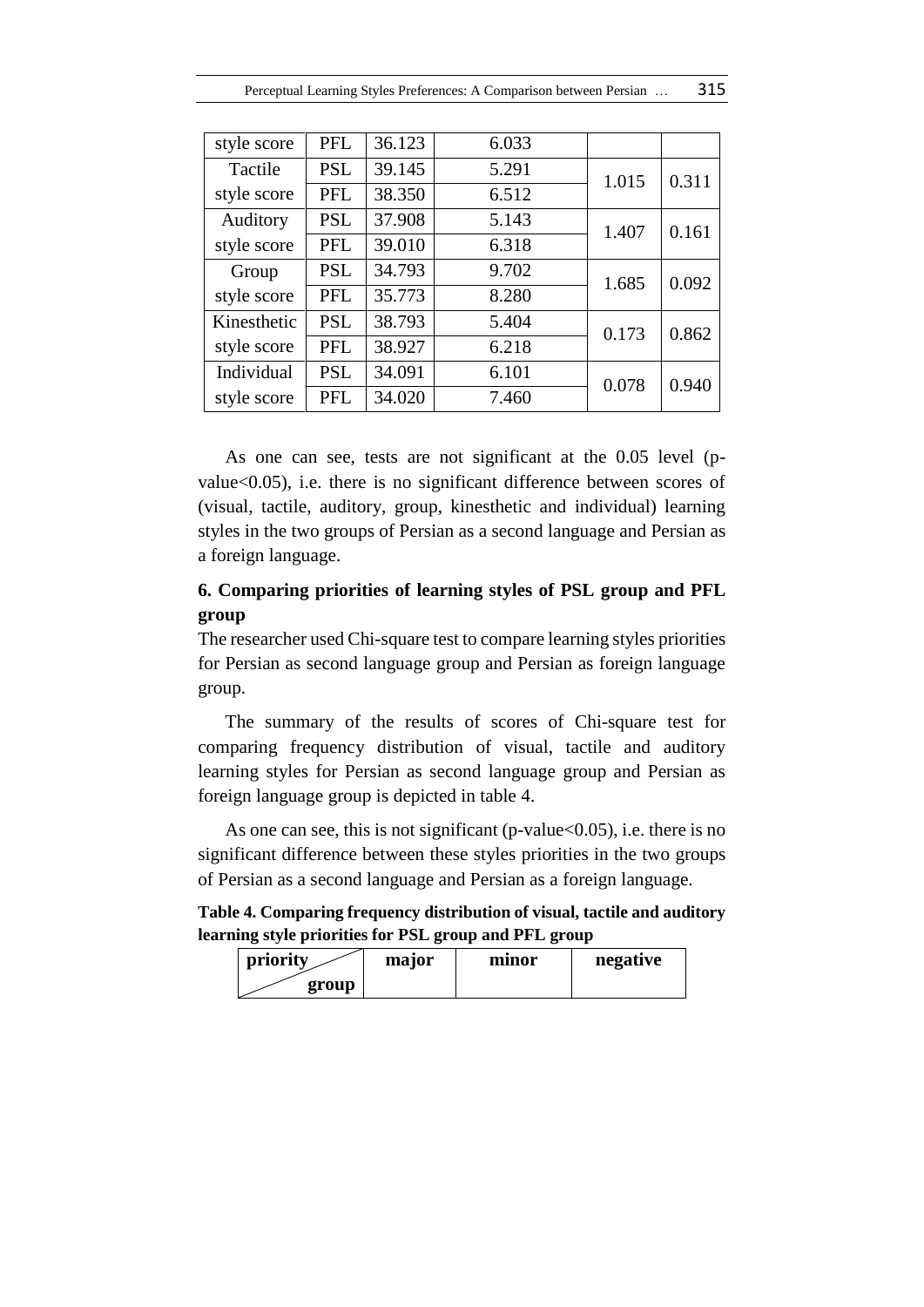|          | <b>PSL</b>            | $(45.8\%)$<br>60                       | $(50.4\%) 66$ | $(3.8\%)$ 5 |  |  |  |
|----------|-----------------------|----------------------------------------|---------------|-------------|--|--|--|
| visual   | <b>PFL</b>            | $(42.3\%)$<br>41                       | $(54.6\%)$ 53 | $(3.1\%)$ 3 |  |  |  |
|          | <b>Test</b><br>result | P-value= $1.805$ $x^2=0.434$           |               |             |  |  |  |
|          | <b>PSL</b>            | (67.2%)<br>88                          | $(32.1\%) 42$ | $(0.8\%)$ 1 |  |  |  |
| tactile  | <b>PFL</b>            | $(60.8\%)$<br>59                       | $(37.1\%)$ 36 | $(2.1\%) 2$ |  |  |  |
|          | <b>Test</b><br>result | P-value= $0.477 \text{ x}^2=1.479$     |               |             |  |  |  |
|          | <b>PSL</b>            | $(56.5\%)$<br>74                       | $(43.5\%) 57$ | $(0.0\%)$ 0 |  |  |  |
| auditory | <b>PFL</b>            | $(59.8\%)$<br>58                       | $(38.1\%)$ 37 | $(2.1\%)$ 2 |  |  |  |
|          | <b>Test</b><br>result | P-value= $0.202$ x <sup>2</sup> =3.196 |               |             |  |  |  |

The summary of the results of scores of Chi-square test for comparing frequency distribution of individual, group and kinesthetic styles for Persian as a second language group and Persian as a foreign language group is depicted in table 5.

As one can see, test is not meaningful (p-value>0.05), i.e. there is no meaningful difference between these styles priorities in the two groups of Persian as a second language and Persian as a foreign language.

**Table 5. Comparing frequency distribution of group, individual and kinesthetic style priorities for PSL group and PFL group**

| priority            |            | major      | minor         | negative  |
|---------------------|------------|------------|---------------|-----------|
|                     | group      |            |               |           |
| $\mathbf{a}$<br>usi | <b>PSL</b> | $(32.1\%)$ | $(61.8\%)$ 81 | $(6.1\%)$ |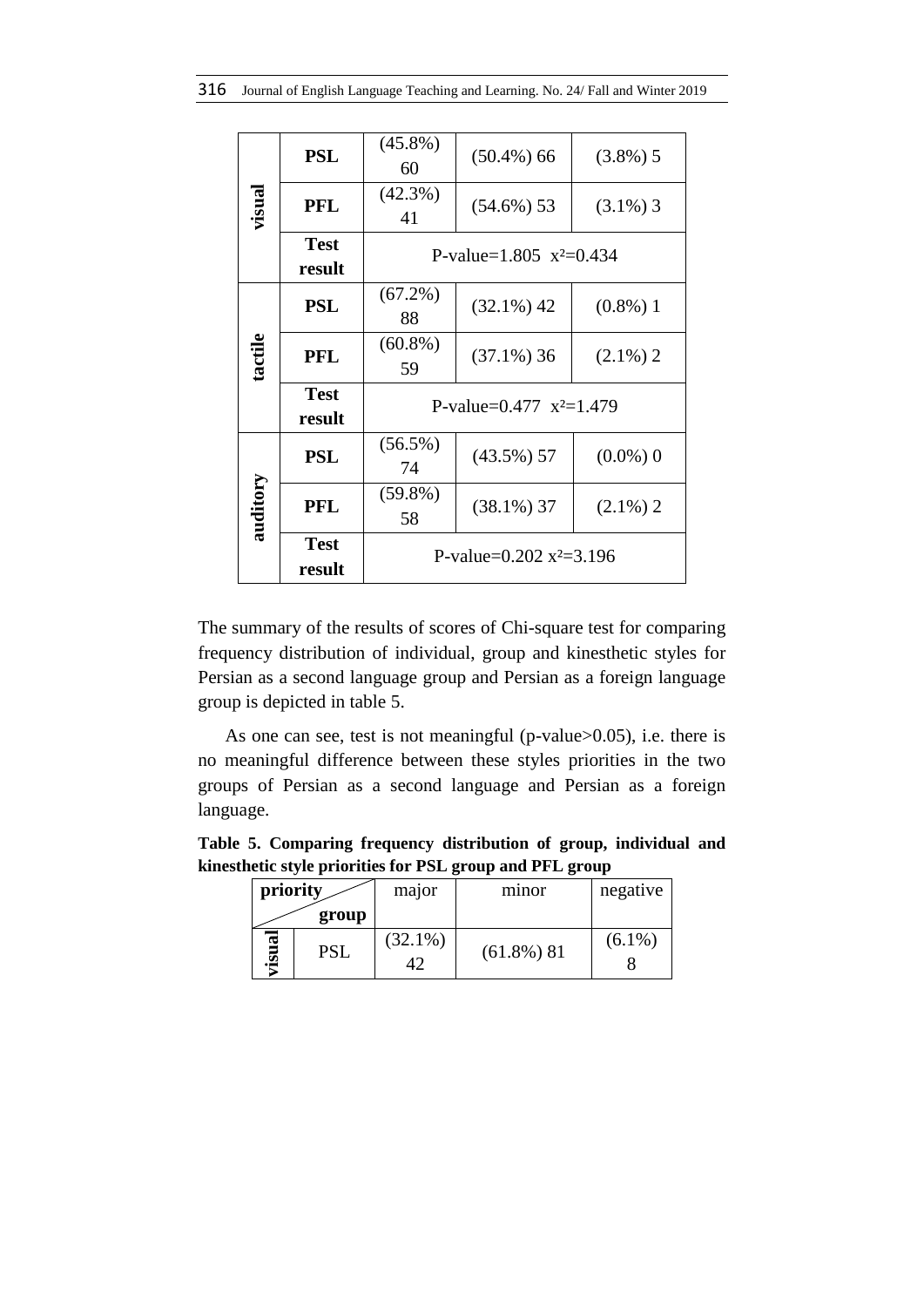|          | <b>PFL</b>            | $(47.4\%)$<br>46                       | $(45.4\%) 44$                          | $(7.2\%)$       |  |  |
|----------|-----------------------|----------------------------------------|----------------------------------------|-----------------|--|--|
|          | Test<br>result        |                                        | p-value= $0.044$ x <sup>2</sup> =6.270 |                 |  |  |
|          | <b>PSL</b>            | $(33.6\%)$<br>44                       | $(58.8\%)$ 77                          | $(7.6\%)$<br>10 |  |  |
| tactile  | <b>PFL</b>            | $(38.1\%)$<br>37                       | $(50.5\%) 49$                          | (11.3%)<br>11   |  |  |
|          | Test<br>result        | p-value=0.397 $x^2$ =1.846             |                                        |                 |  |  |
|          | <b>PSL</b>            | $(62.6\%)$<br>82                       | $(36.6\%) 48$                          | $(0.8\%)$<br>1  |  |  |
| auditory | <b>PFL</b>            | $(60.8\%)$<br>59                       | $(38.1\%)$ 37                          | $(1.0\%)$       |  |  |
|          | <b>Test</b><br>result | p-value= $0.044$ x <sup>2</sup> =6.270 |                                        |                 |  |  |

# **6. Scores review of learning styles preferences of PSL group and PFL group and their interaction with demographic variables**

Two-Way ANOVA test is used in order to study the interactions of demographic variables and second and foreign language groups with learning styles scores. The summary of the results of the interaction between the two groups (Persian as a second language and Persian as a foreign language) and different demographic variables (gender, levels of education, geographic region and age) with scores of learning style preferences is depicted in table 6.

**Table 6. Summary of Two-Way ANOVA test scores of learning style preferences**

| <b>Styl</b><br>e | <b>Variation source</b>         | <b>Mean</b><br>square | <b>Test</b><br>statistic<br>( k. | <b>Level of</b><br>meaning<br>fulness |
|------------------|---------------------------------|-----------------------|----------------------------------|---------------------------------------|
| risual           | group and gender<br>interaction | 3.471                 | 0.107                            | 0.899                                 |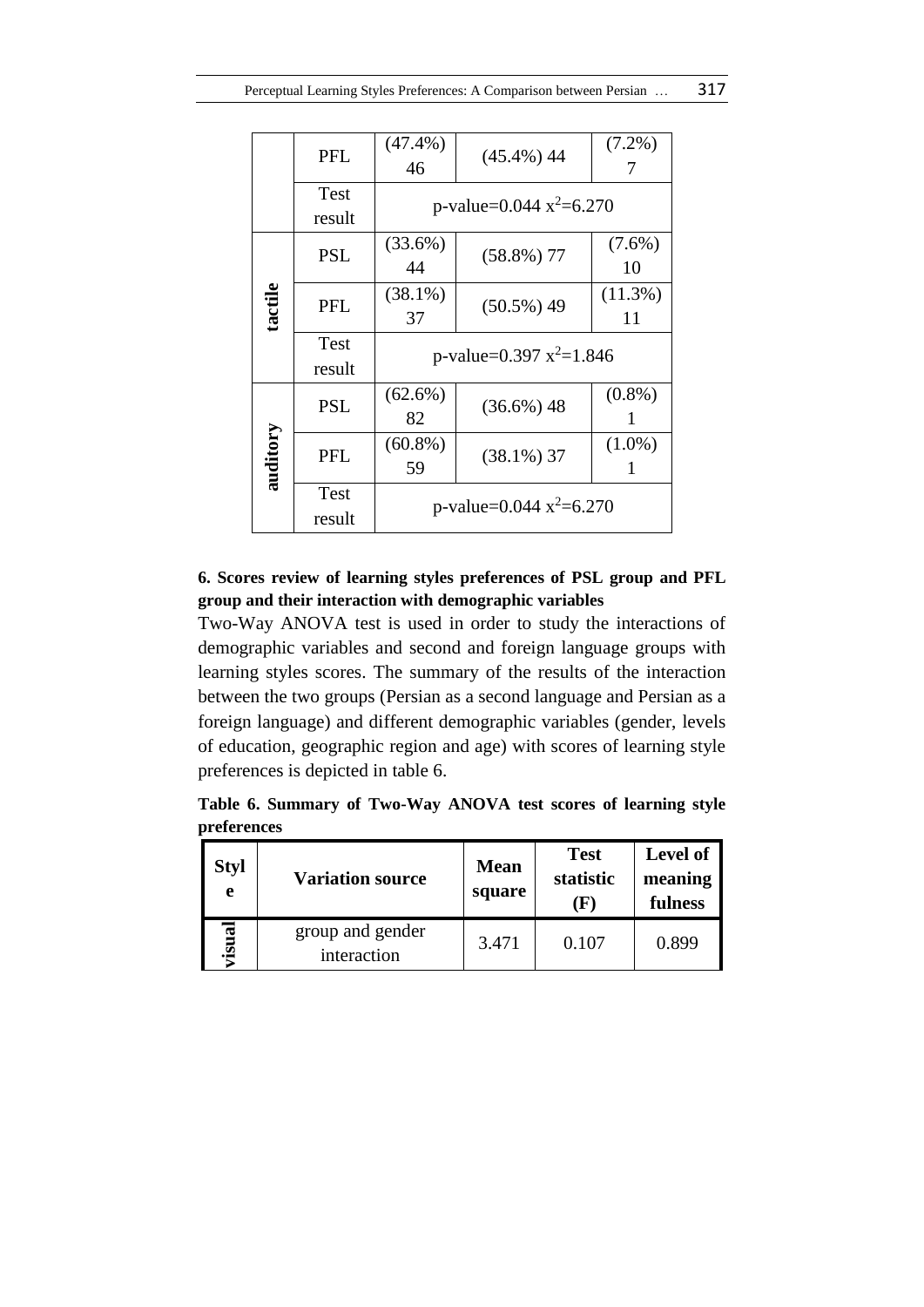|            | group and education<br>interaction         | 10.116      | 0.312 | 0.732 |
|------------|--------------------------------------------|-------------|-------|-------|
|            | group and geographic<br>region interaction | 117.92<br>2 | 3.637 | 0.028 |
|            | group and age<br>interaction               | 19.732      | 0.609 | 0.545 |
|            | group and gender<br>interaction            | 2.459       | 0.076 | 0.927 |
|            | group and education<br>interaction         | 26.871      | 0.833 | 0.436 |
| tactile    | group and geographic<br>region interaction | 187.23<br>9 | 5.805 | 0.004 |
|            | group and age<br>interaction               | 11.724      | 0.363 | 0.696 |
|            | group and gender<br>interaction            | 41.436      | 1.436 | 0.240 |
| auditory   | group and education<br>interaction         | 21.652      | 0.751 | 0.473 |
|            | group and geographic<br>region interaction | 270.60<br>6 | 9.381 | 0.000 |
|            | group and age<br>interaction               | 0.447       | 0.015 | 0.985 |
|            | group and gender<br>interaction            | 8.282       | 0.103 | 0.902 |
|            | group and education<br>interaction         | 13.384      | 0.166 | 0.847 |
| dno.15     | group and geographic<br>region interaction | 321.17<br>6 | 3.881 | 0.022 |
|            | group and age<br>interaction               | 20.851      | 0.259 | 0.772 |
|            | group and gender<br>interaction            | 58.509      | 1.394 | 0.251 |
| individual | group and education<br>interaction         | 1.232       | 0.029 | 0.971 |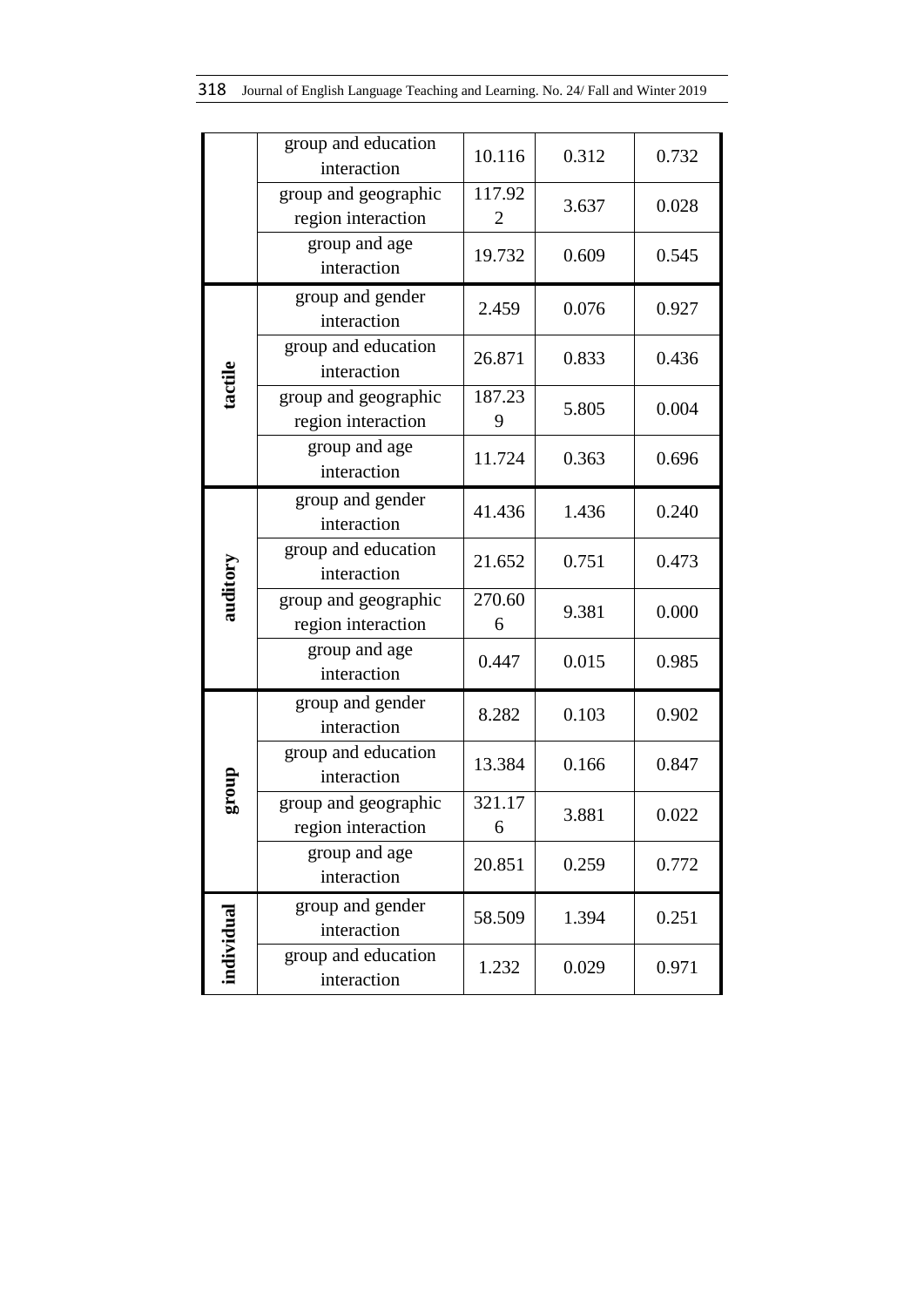|             | group and geographic<br>region interaction | 211.32 | 5.033 | 0.007 |
|-------------|--------------------------------------------|--------|-------|-------|
|             | group and age<br>interaction               | 12.451 | 0.297 | 0.744 |
|             | group and gender<br>interaction            | 8.298  | 0.268 | 0.765 |
|             | group and education<br>interaction         | 11.625 | 0.376 | 0.678 |
| kinesthetic | group and geographic<br>region interaction | 276.38 | 8.934 | 0.000 |
|             | group and age<br>interaction               | 49.336 | 1.595 | 0.205 |

As one can see, only the interaction of geographic region and group (second language and foreign language) with scores of the six learning style preferences is significant. It means that to be or not to be Asian in any group has a significant effect on learning style preferences.

Briefly, since there have been no other studies about comparing learning style preferences of second and foreign language learners for questions no. 3, 4 and 5 of this research, the results obtained in the present study cannot be compared with any. However, what can be said about the first and second questions of the research is that the results are compatible with the results obtained from studies done by Reid (1987), Abou-Asba, Azman and Mustaffa (2012) and Park (2002). The results about Persian as a foreign language confirm the findings of Peacock (2001), but contradict the results of Hyhland (1993) which claimed that language learners showed low tendency toward tactile, kinesthetic and auditory learning styles.

#### **Conclusion**

This survey attempts to find an answer to the question of whether the learning style preferences are different between second language learners and foreign language learners. The results indicate learning style preferences are different in second and foreign language classes.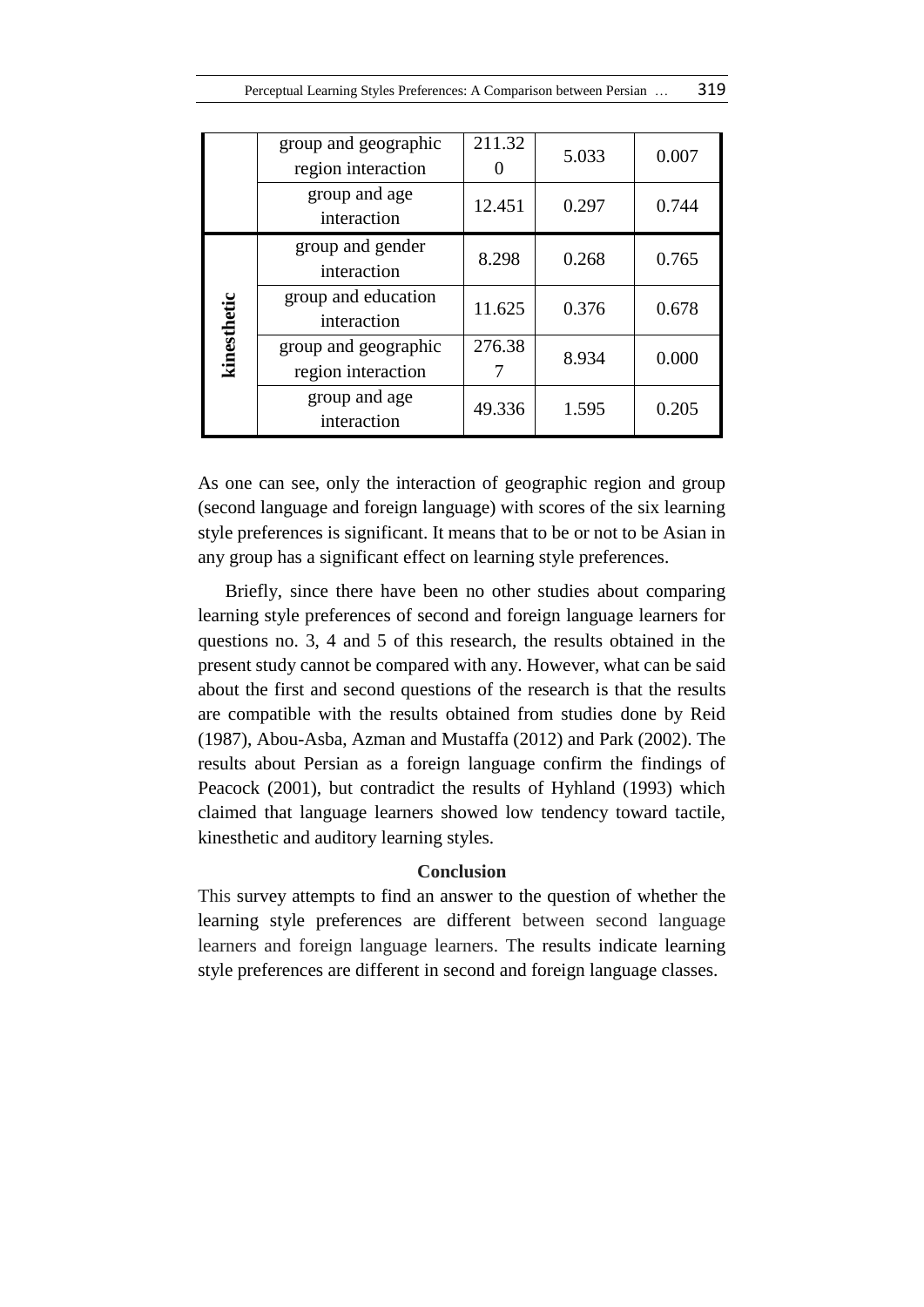In general, instructors consider qualities such as intelligence and language aptitude in most classes, but in order to help language learners achieve success, paying attention to the language learning style preferences is a much more important factor. Nowadays, one-way teaching by language instructors is not adequate anymore. Because of the existence of various teaching techniques for creating an active learning environment in which language learners actually get involved with every learning style, instructors should highlight interactive and communicative aspects of learning and teaching.

Each language learner should be able to learn new concepts, receive new information, remember and recall in their own special way. The learner, who finds learning difficult with an auditory learning style, may correspondingly face problems in developing their speaking proficiency. They may tend to a pick a more predominant learning style. For example, they may choose to use computer programs or to watch videos and movies with subtitles to be able to see what they hear.

Therefore, language instructors should be committed to make changes in their classes to meet their language learners' learning style preferences. For example, they can redesign the room, divide learners to small groups, have the learners sit in a circle and discuss about a given subject and other techniques including teamwork learning, brainstorming and sharing creativity projects in small group of classmates.

Another important issue in learning is that the instructor should make the learners understand that they are responsible for their own learning. In order to achieve this aim, language learners should figure out their personal learning style preferences and learn about each style's characteristics. Then the instructor should explain that there are no superior style preferences and each learning style preference has its own pros and cons regarding the nature of which learners intend to learn. So, if they align their learning styles with their goals they can learn more efficiently and more easily.

Due to limitations of this study, some precautions should be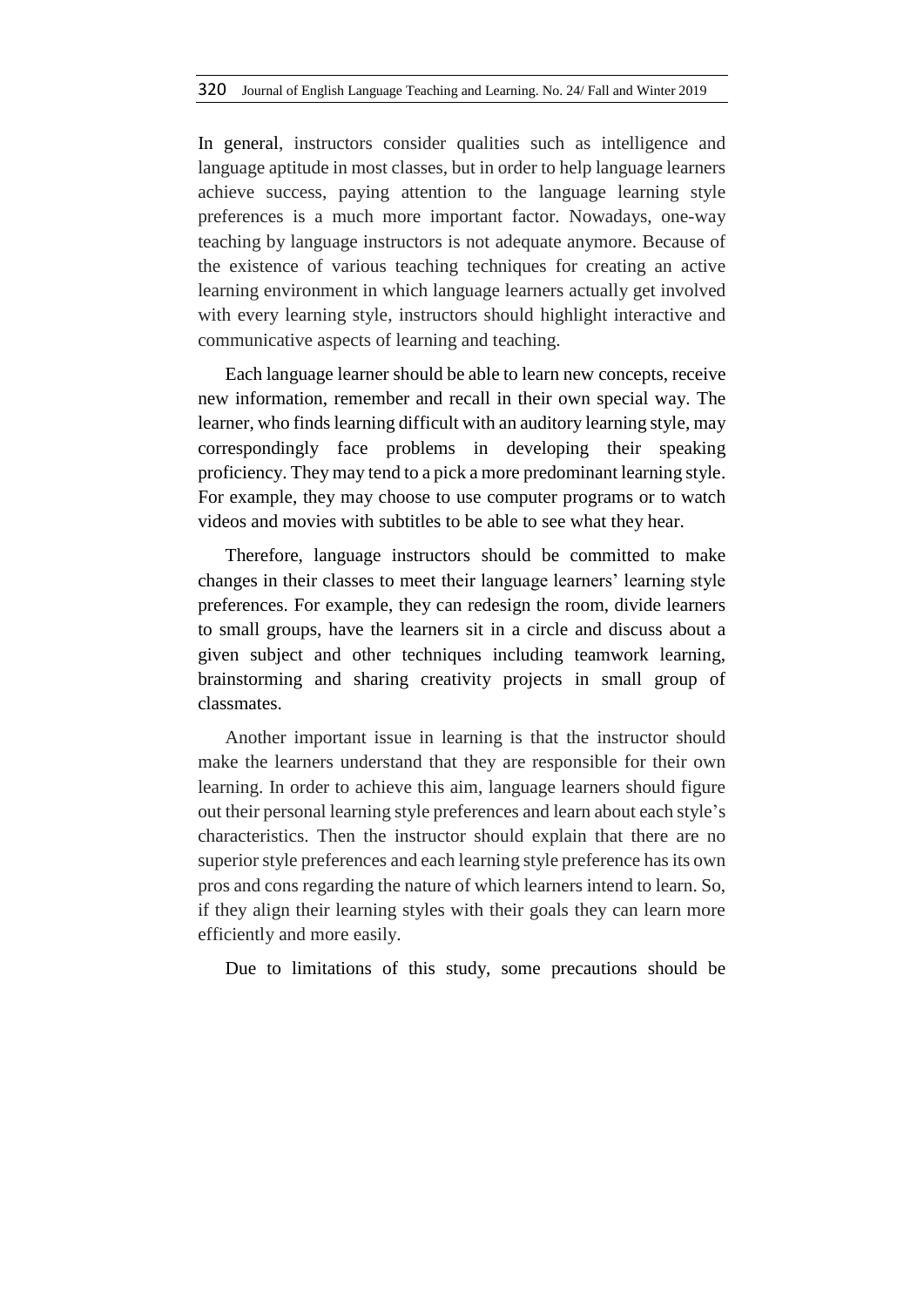considered for generalizing the results. In future studies, it's better to use more than one method such as think-aloud protocol, journals and longitudinal study to explore learning style preferences. It is necessary to conduct more research about learning Persian language at all levels using greater sample sizes to verify the results of the present survey.

#### **Reference**

- Abu-Asba, A., Azman, H. & Mustaffa, R. (2012). Learning Styles of Yemeni Undergraduate Science Students. *GEMA Online™ Journal of Language Studies*. 12 (2), 571-591.
- Bidabadi, F. S. & Yamat, H. (2010). Learning style preferences by Iranian EFL freshmen university students. *Social and Behavioral Sciences*, 7, 219- 226.
- Cassidy, C., Kreitner, B. & Kreitner, R. (2010). *Supervision: setting people up for success*. Ohio: South-Western Cengage Learning.
- Celce-Marcia, M. (2001). Teaching English as a second or foreign language, (Third Edition). New York: Dewey Publishing Services.
- Coffield, F., Moseley, D., Hall, E. & Ecclestone, K. (2004). *Learning styles and pedagogy in post-16 learning: A systematic and critical review.* United Kingdom: Learning and Skills Research Centre.
- Cohen, A. D. & Macaro, E. (2007). (Eds.), *Language learner Strategies*. Oxford: Oxford University Press.
- DeCapua, A. & Wintergerst, A. (2004). Assessing and validating a learning styles instrument. *System*, 33 (1), 1-16.
- Frisby, C. L. (1993). One giant step backward: Myths of black cultural learning styles. *School Psychology Review,* 22 (3), 535–557.
- Ehrman, M. (1996). *Second Language Learning Difficulties: Looking Beneath the Surface.* CA, Thousand Oaks: Sage.
- Hyland, K. (1993). Culture and learning: a study of the learning style preferences of Japanese students. *RELC Journal*. 24 (2), 69-91.
- MacKeracher, D. (2004). *Making sense of adult learning,* (2nd ed.). Canada, Ontario: University of Toronto Press.
- Park, C. C. (2002). Cross-cultural differences in learning styles of secondary English Learners. *Bilingual Research Journal*, 26 (2), 213-229.